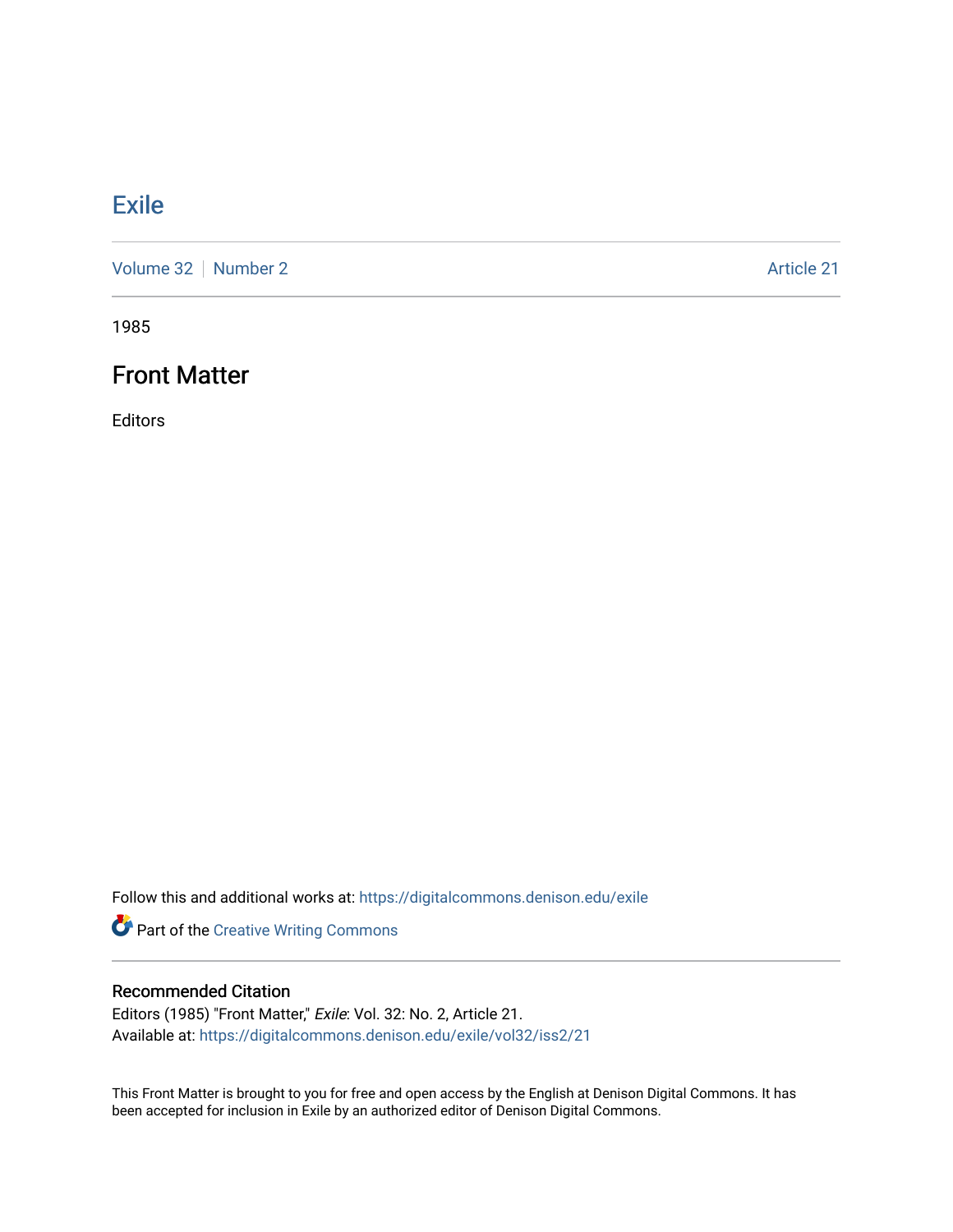## **EXILE Denison University's Literary Magazine**

You of the finer sense, Broken against false knowledge, You who cannot know at firsthand, Hated, shut in, mistrusted :

Take thought: I have weathered the storm, I have beaten out my exile.

Ezra Pound

**Spring 1986**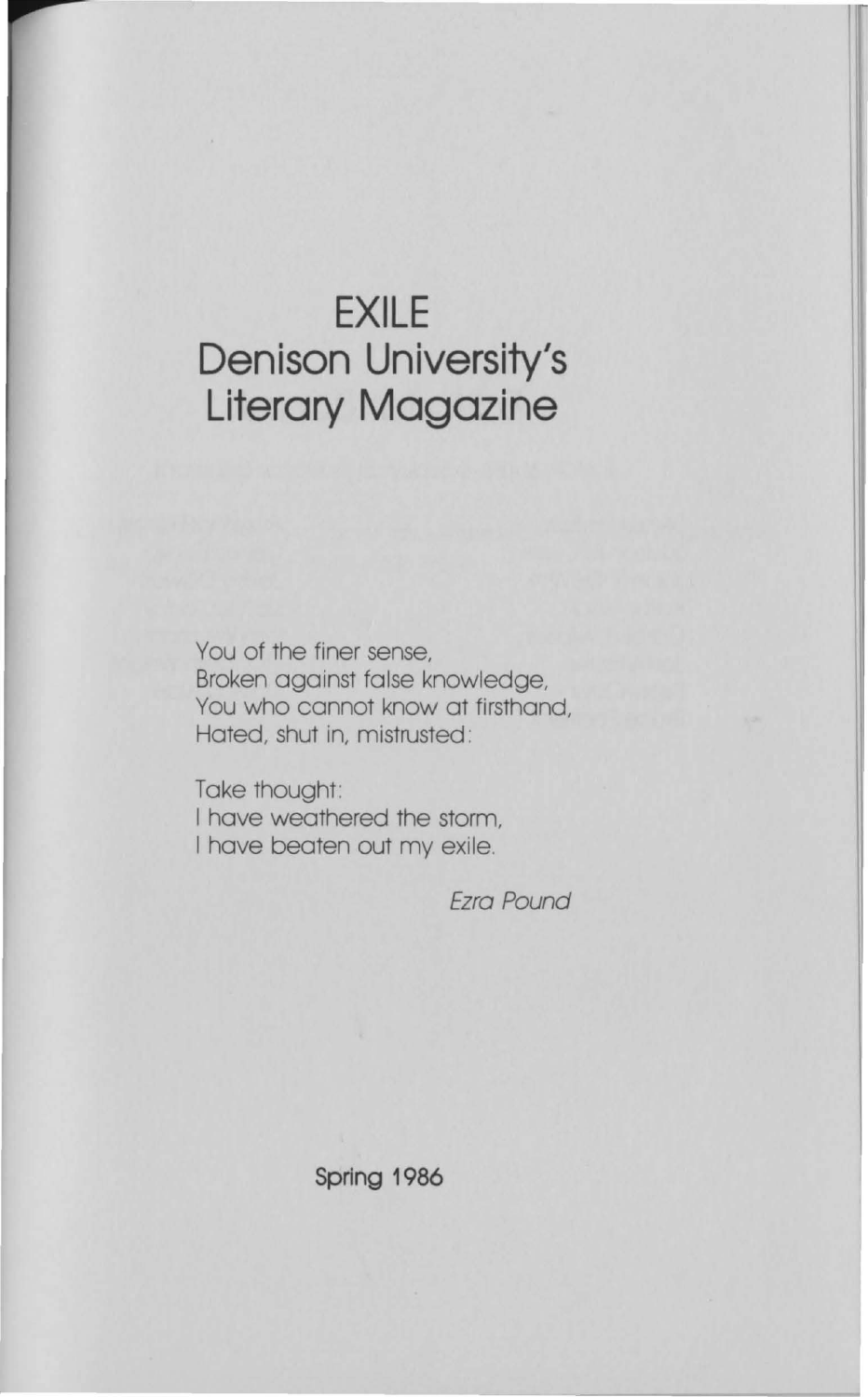## **Editorial Board**

Editors share equally all editorial decisions.

Senior Editors -Judson B. Curry Joan R. DeWitt Karen Koch Carol A. Mason Jeff Masten Betsy Oster Bruce Pedrettii

Assistant Editors-Debra Benko Jenny Dawes Liz McCarthy Kim Weisman Elizabeth Wright David Zivan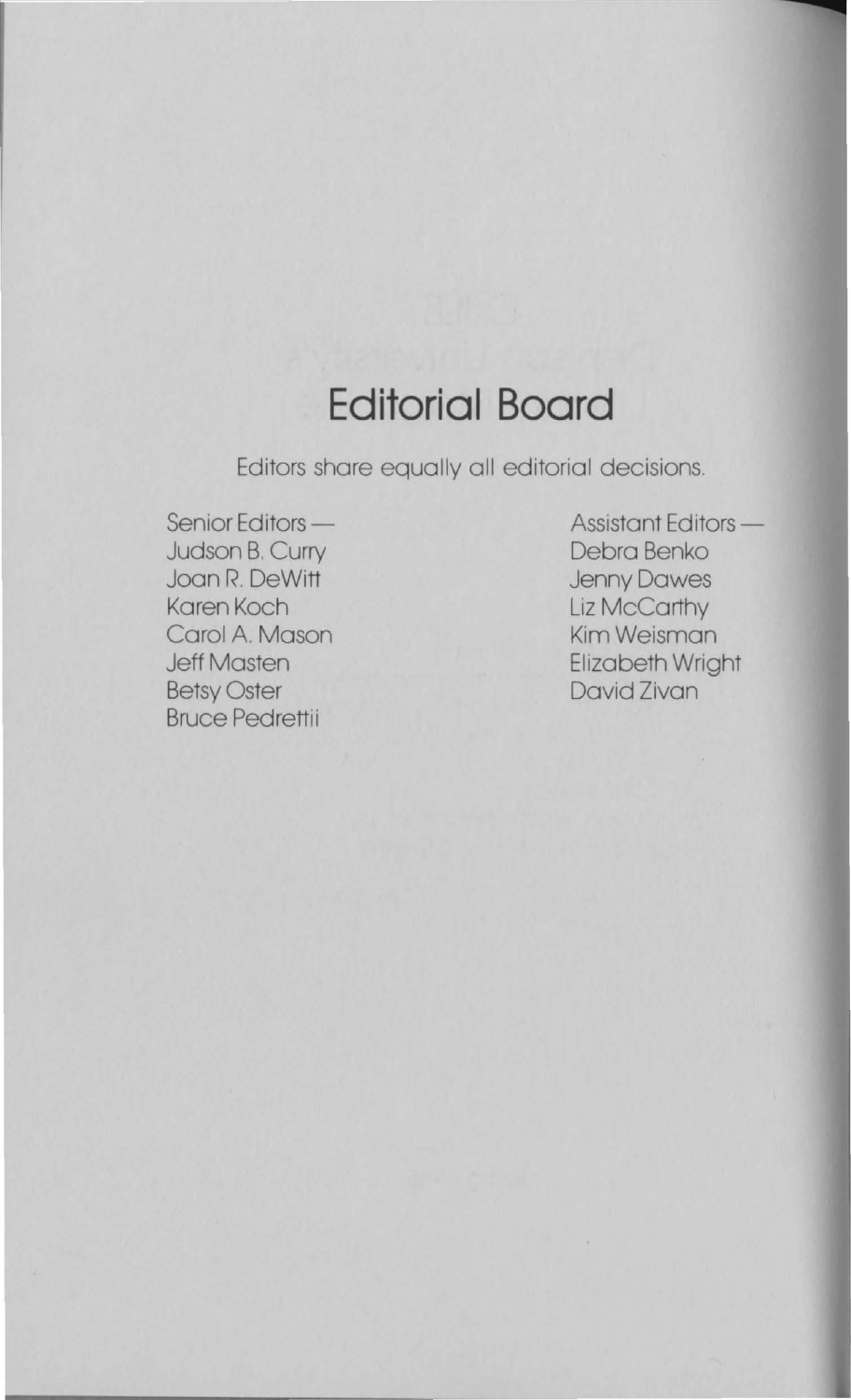In honor of Mr. Paul Bennett, poet and founder of the writing program at Denison, of which EXILE is an expression.